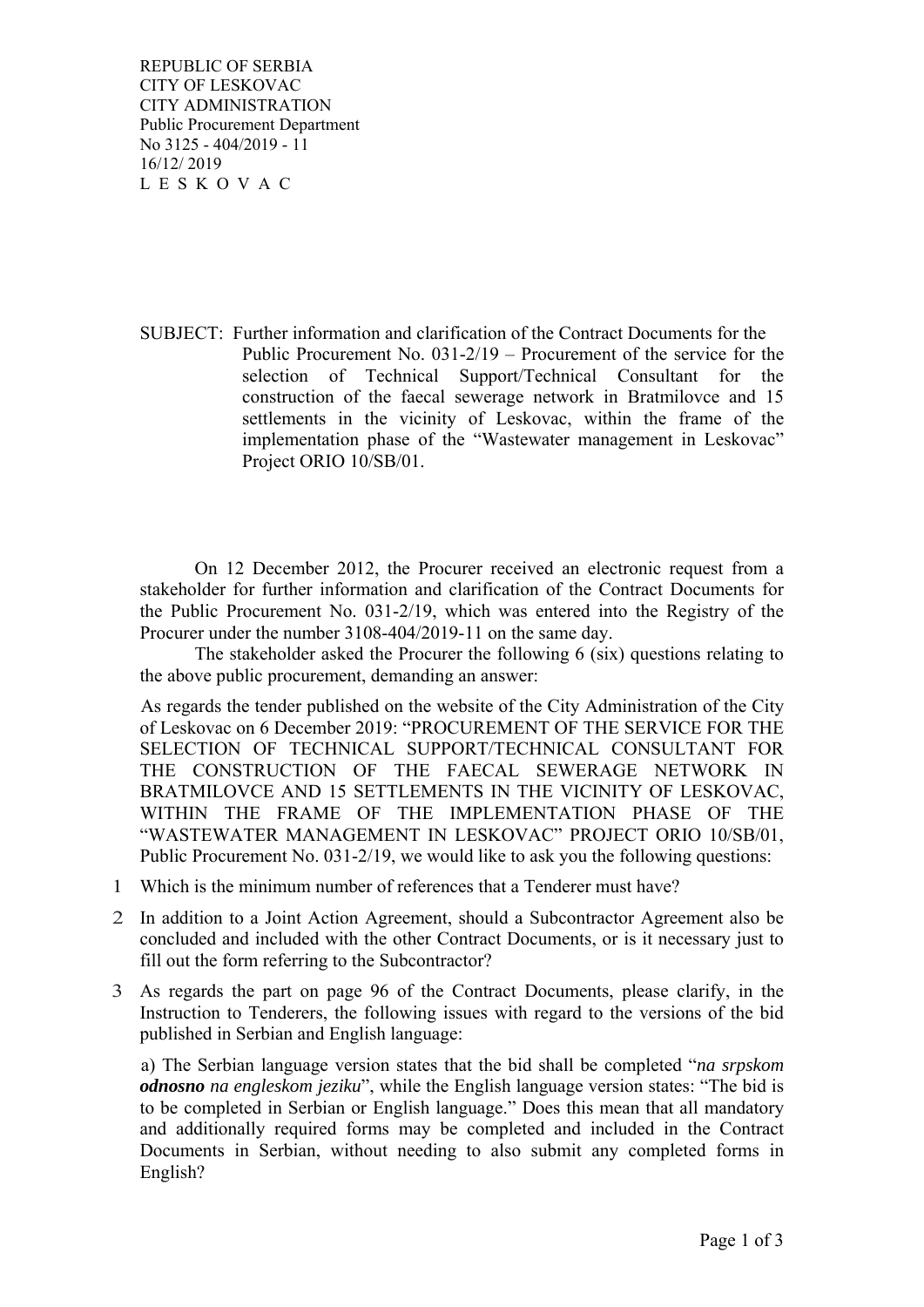6) We would also like to ask you to please confirm that the other documents (e.g. CVs, Methodology and Work Plan, Joint Action Agreement, Authorisation Agreement, Contract Template etc.) may be in either Serbian or English.

- Architects and Spatial Planners" (*Official Gazette of the Republic of Serbia*, No. 4 In the part of the Contract Documents concerning the quality of the recruited personnel, for expert oversight of the construction referred to in point 9.4, an Electrical Engineer with a license 350 or 450 is required, while the subpoint 9.5 states that an Electrical Engineer with a license 352 or 452 is required. Since the new "Rulebook on taking professional examinations in spatial and urban planning, compilation of the technical dossier, construction and energy efficiency, as well as licenses for persons in charge and the Register of Licensed Engineers, 51/2019) prescribes that licences 350 (License for design of electrical and electrical installations of low and medium voltage) and 352 (License for design control of electric motors - automation, measurement and regulation) are equated and unified into one joint EP 05-01 licence, may an engineer with a license 350 be recruited for the position referred to in 9.5?
- 5 In addition to the Authorised Person signing on behalf of a Group of Tenderers, should the Contract Template be also signed by other bid participants, as well as the Subcontractors?
- 6. At the end of Appendix 4, in addition to the authorised person signing on behalf of a group of tenderers, should the Contract Template be also signed by other bid participants, as well as the Subcontractors?

Acting in accordance with the received Request, in accordance with Article 63 of the Law on Public Procurement (*Official Gazette of the Republic of Serbia*, No. 124/2012,14/2015 and 68/2015, hereinafter: LPP), the Producer shall also provide and publish an answer to the questions as follows:

- 1 Minimum length of the constructed faecal sewerage network with installed connections must be 20 km in the last 5 years (2014, 2015, 2016, 2017 и 2018), constructed on the basis of one or more contracts, with the submission of all proofs required in the Contract Documents.
- 2 Article 81, paragraph 3 of LPP provides for an agreement, as an integral part of the joint bid, through which the Tenderers from the group undertake obligations mutually and towards the Procurer, to conduct a public procurement, which, inter alia, contains a description of activities of each of the Tenderers from the Group of Tenderers during the execution of the Contract. Subcontractors shall not sign the agreement on joint procurement. It is enough for them to complete the form referring to Subcontractors.
- 3 a) Mandatory and required forms may be completed and attached with the Contract Documents in Serbian or English.

b) Other documents (CVs, Methodology and Work Plan, Joint Action Agreement, Authorisation Agreement, Contract Template etc.) may be in either Serbian or English.

4 Pursuant to the "Rulebook on taking professional examinations in spatial and urban planning, compilation of the technical dossier, construction and energy efficiency, as well as licenses for persons in charge and the Register of Licensed Engineers, Architects and Spatial Planners" (*Official Gazette of the Republic of Serbia*, No.